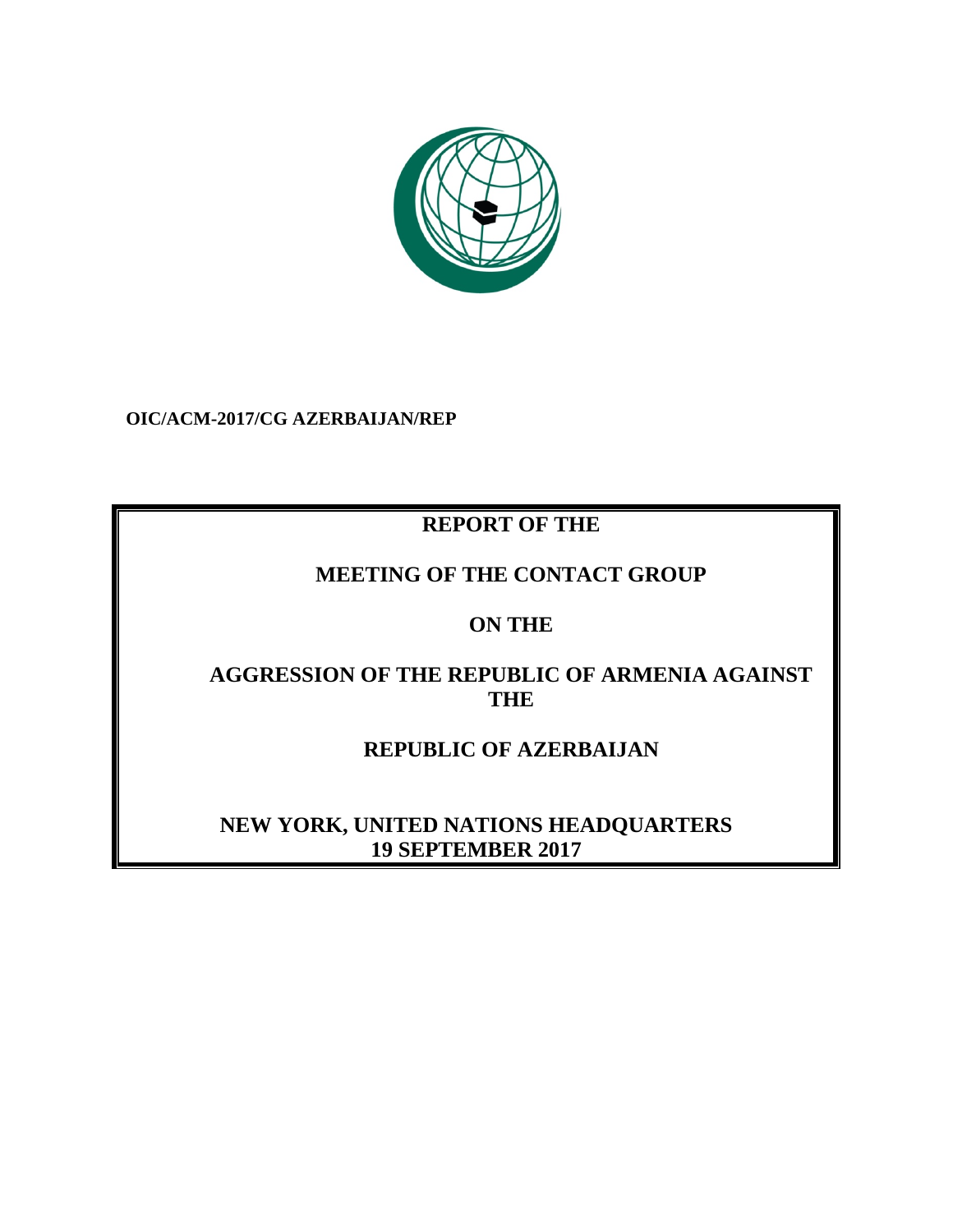### **Report of the Meeting of the Contact Group on the aggression of the Republic of Armenia against the Republic of Azerbaijan New York, United Nations Headquarters 19 September 2017**

- 1. The OIC Contact Group on the aggression of the Republic of Armenia against the Republic of Azerbaijan met on 19 September 2017 at the Ministerial level on the sidelines of the Annual Coordination Meeting in New York. The meeting was attended by the delegations of the Republic of Djibouti, the Islamic Republic of Gambia, the Kingdom of Morocco, the Kingdom of Saudi Arabia, the Republic of Turkey, the Islamic Republic of Pakistan, Malaysia and the Republic of Azerbaijan.
- 2. The meeting was opened by H.E. Dr. Yousef A. Al-Othaimeen, the OIC Secretary General, who reconfirmed the principled position of the OIC based on its condemnation of the aggression of the Republic of Armenia against the Republic of Azerbaijan and its demand for immediate, complete and unconditional withdrawal of the armed forces of the Republic of Armenia from the Nagorno-Karabakh region and other occupied territories of the Republic of Azerbaijan. He reiterated that all OIC Member States considered the continued occupation by Armenia of a significant part of the territories of Azerbaijan illegal and unacceptable. He expressed the hope that solidarity of the OIC Member States with the just position of Azerbaijan and their support for its sovereignty and territorial integrity would be translated into practical and effective measures in order to bring the aggressor in compliance with the norms and principles of international law and the OIC decisions (based on agreed language from the Group's 2016 report). The Secretary General further reiterated that the OIC has consistently called for the resolution of the conflict on the basis of the sovereignty, territorial integrity and inviolability of the internationally recognized borders of the Republic of Azerbaijan and also regretted that there has been no progress towards that end.
- **3.** Foreign Minister Mammadyarov of Azerbaijan cordially thanked the Members of the Group for their continued support for the just position of Azerbaijan and briefed them on the latest developments with regard to the peaceful settlement of the conflict. Recalling the four resolutions of the UN Security Council, namely 822 (1993), 853 (1993), 874 (1993), 884 (1993), which reaffirmed respect for the sovereignty and territorial integrity of Azerbaijan and the inviolability of its internationally recognized borders and demanded the immediate, complete and unconditional withdrawal of the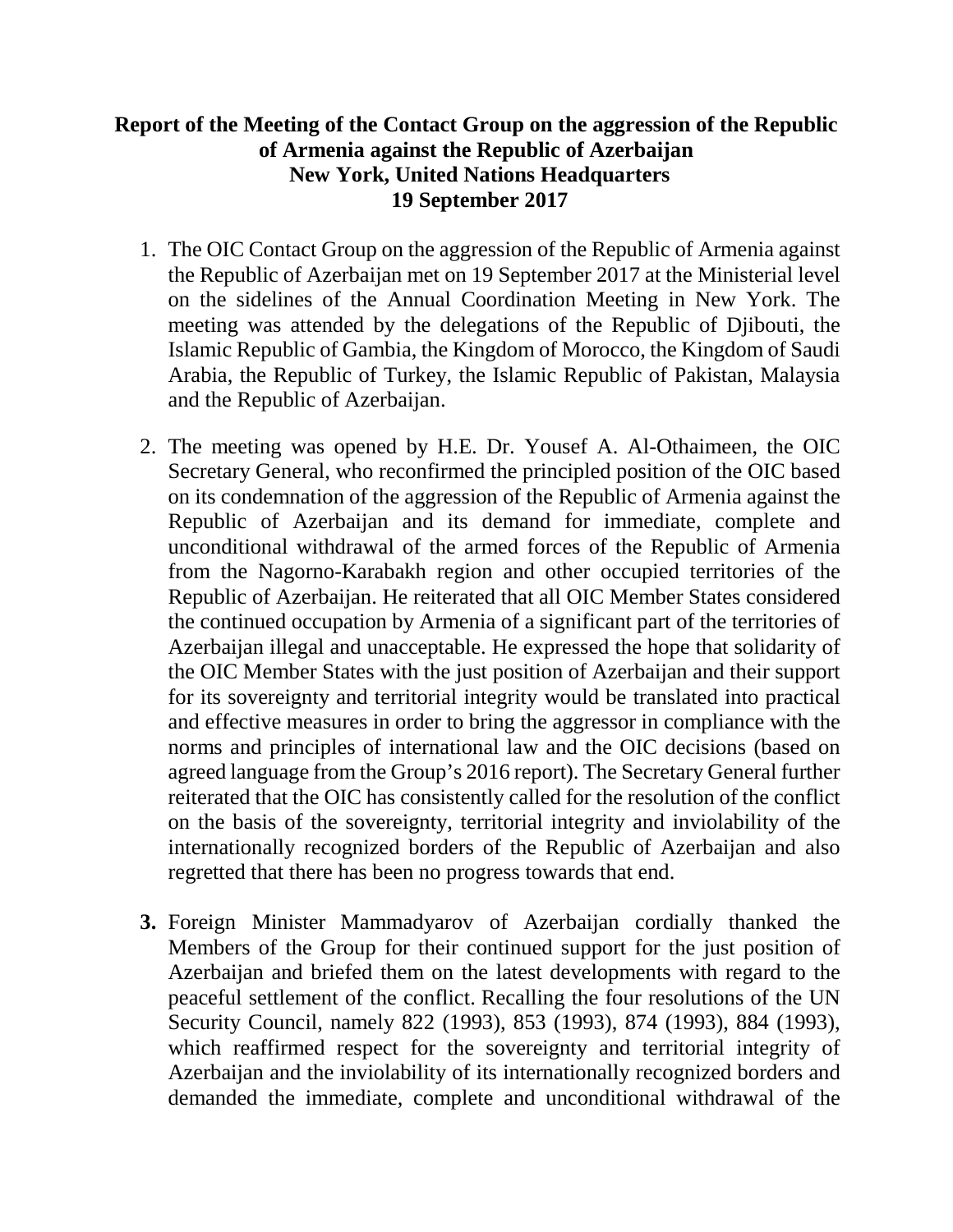occupying forces from all the occupied territories, Minister Mammadyarov stressed that these resolutions are yet to be implemented, and that they still remain valid and binding.

He emphasized that the mediation efforts carried out within the Organization for Security and Cooperation in Europe, unfortunately have still not yielded results. Minister Mammadyarov emphasized that despite the establishment of a ceasefire, attacks on the towns and villages in Azerbaijan situated along the front line of the armed forces of Armenia and Azerbaijan and the border between the two States have become more frequent and violent in recent times, resulting in the killing and wounding of Azerbaijani servicemen and civilians.

The Minister also expressed gratitude to all Members of the OIC for supporting the resolution "On Solidarity with the Victims of the Khojaly Massacre of 1992" adopted during the 44th session of the OIC Council of Foreign Ministers in Abidjan and invited the OIC Member States to exert due efforts for recognition of the crimes perpetrated in the town of Khojaly and other occupied territories of Azerbaijan as war crimes, crimes against humanity and genocide at the national and international levels.

- 4. The other members of the Contact Group also took the floor and reiterated the importance of the Contact Group in finding new ways and means to help peaceful resolution of the conflict. They also reiterated their unwavering support for the resolution of the conflict between Armenia and Azerbaijan within the sovereignty, territorial integrity and inviolability of the internationally recognized borders of the Republic of Azerbaijan and called for immediate, complete and unconditional withdrawal of the armed forces of the Republic of Armenia from the Nagorno-Karabakh region and other occupied territories of the Republic of Azerbaijan in accordance with the aforementioned resolutions of the UN Security Council. The meeting condemned in the strongest terms continued violation of ceasefire by the Republic of Armenia and the attacks carried out by its armed forces against the civilian population of Azerbaijan causing human losses and injuries. The meeting supported Azerbaijan's efforts aimed at defeating those attacks and defending its population.
- 5. The meeting acknowledged that the work of the OIC Contact Group on the aggression of the Republic of Armenia against the Republic of Azerbaijan and its effective functioning are of great importance, given the urgent need for